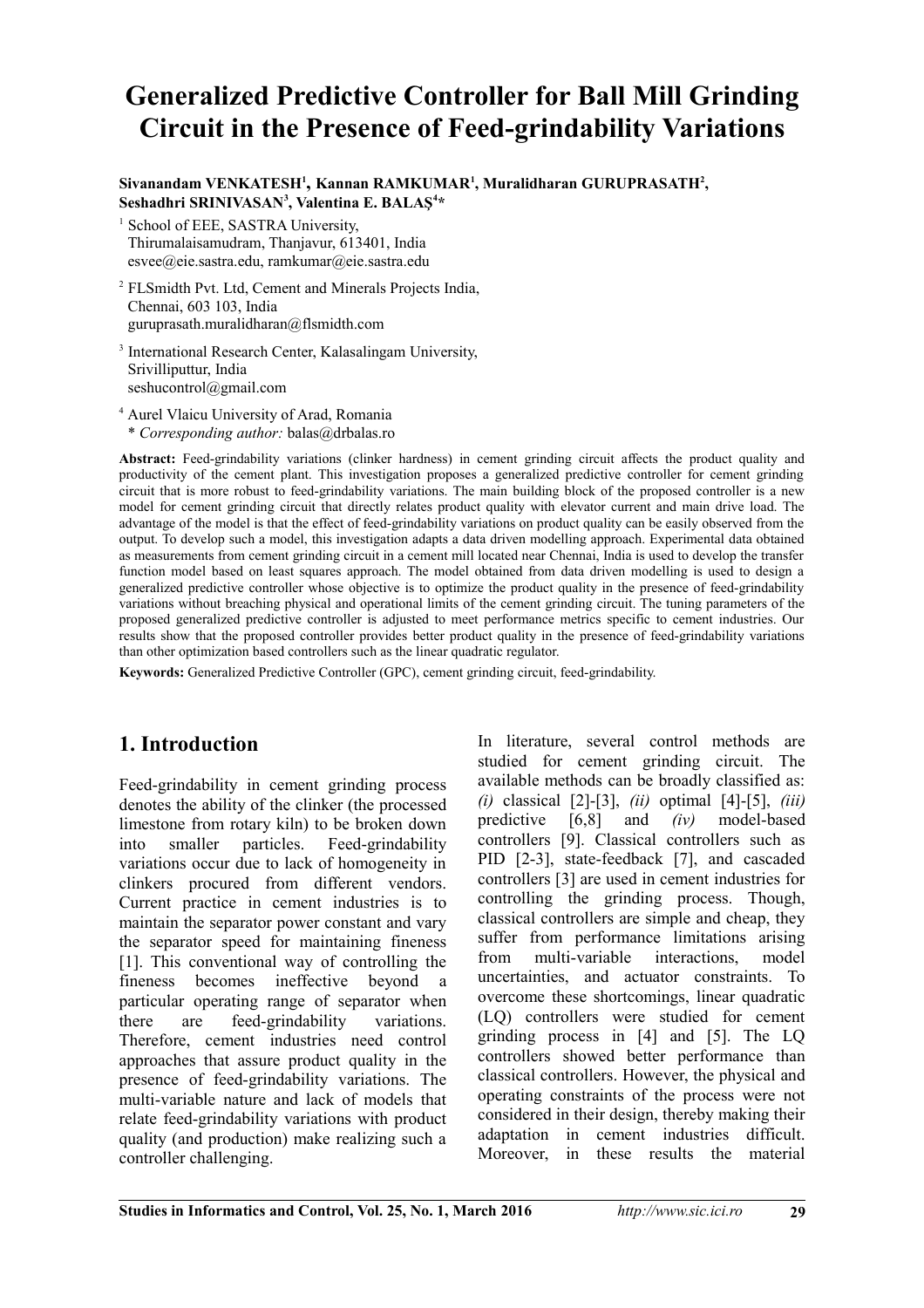accumulated inside the cement grinding mill that causes plugging phenomenon [6] has not been studied.

The investigations in [6] and [9] proposed a predictive controller for cement grinding circuit for handling the multivariable interactions and operating constraints. Results of these investigations showed that combining predictions with optimization driven control decisions leads to good tracking and regulatory performance. In spite of such advantages, their performance is limited by the model accuracy and uncertainties in the process. Motivated by this, Guruprasath et al. [1] studied the use of model predictive controllers (MPCs) for cement grinding circuit. The proposed controller was not only optimal, but also handled model complexities, and constraints, inherently in its design. Results of the investigation illustrated that the MPC provided better product quality and process performance. The performance enhancement is primarily due to the ability of MPCs to work closer to constraint boundaries and handle multi-variable interactions effectively. However, the proposed MPC approach cannot handle feed-grindability variations. A review of literature reveals that although, several approaches for controlling cement grinding circuit are available, these approaches are less robust to feed-grindability variations resulting in poor product quality and production rate. To overcome the shortcoming of existing literature, this investigation aims to design a predictive optimal controller that maintains product quality amidst feedgrindability variations. Furthermore, the controller should consider the physical and operating constraints in its design for being easily adapted in cement industries.

To reach the objectives, this investigation proposes a new model for cement grinding circuit that varies separator power by maintaining separator speed at its optimum efficiency. Next, the proposed model is used to design generalized predictive controller (GPC). The choice of GPC is dictated by its widespread acceptance in process industries, ability to deal with model complexities such as multivariable interactions, inherent constraint handling, and optimal performance. (see, [10]-[13] and references therein). Such properties are required for cement grinding circuit controllers to assure product quality in the presence of feed-grindability variations.

The main contributions of this investigation are: *(i)* a new data-based model for cement grinding circuit that relates elevator current and main drive load with product quality, *(ii)* GPC controller that uses the proposed model to optimize the product quality in the presence of feed-grindability variations, and *(iii)* illustration of the proposed controller in a cement industry and compare its performance with a linear quadratic regulator (LQR).

This paper is organized as follows. Section II discusses the ball mill cement grinding process. The idea behind the control strategy is discussed in section III. The data-driven transfer function model for the cement grinding circuit is presented in Section IV. Section V presents the GPC design for the cement grinding process. The performance of the proposed GPC is illustrated in Section VI. Conclusions and future prospects of the investigation are presented in Section VII.

# **2. Cement Grinding Mill**

The schematic diagram of the finish milling circuit is shown in Figure 1. The feed to the finish milling are the clinkers (product from the rotary kiln of cement plant) that have varying grindability. The clinkers along with gypsum and fly ash enter the ball mill. The input material are grinded in the ball mill by the impact of steel or ceramic balls on the material. The grounded particles are lifted by the elevator to the separator that separates fine and coarse cement particles. The fine particles satisfying the desired fineness are sucked by the separator fan to the bag house for packing. The coarse particles gets collected as rejects at the bottom and is re-circulated into the ball mill for further grinding, thus forming a closed circuit. The manipulated variables viz., feed flow rate and separator fan power are actuated using the weigh feeder and servo potentiometer, respectively.

# **3. Control Strategy**

Presence of right amount of material inside the ball mill improves efficient grinding of the clinkers. A lesser amount of material in the mill causes not only wear and tear of the equipment, but also reduces the productivity. On the contrary, a larger amount of material in the mill leads to the phenomenon called 'plugging'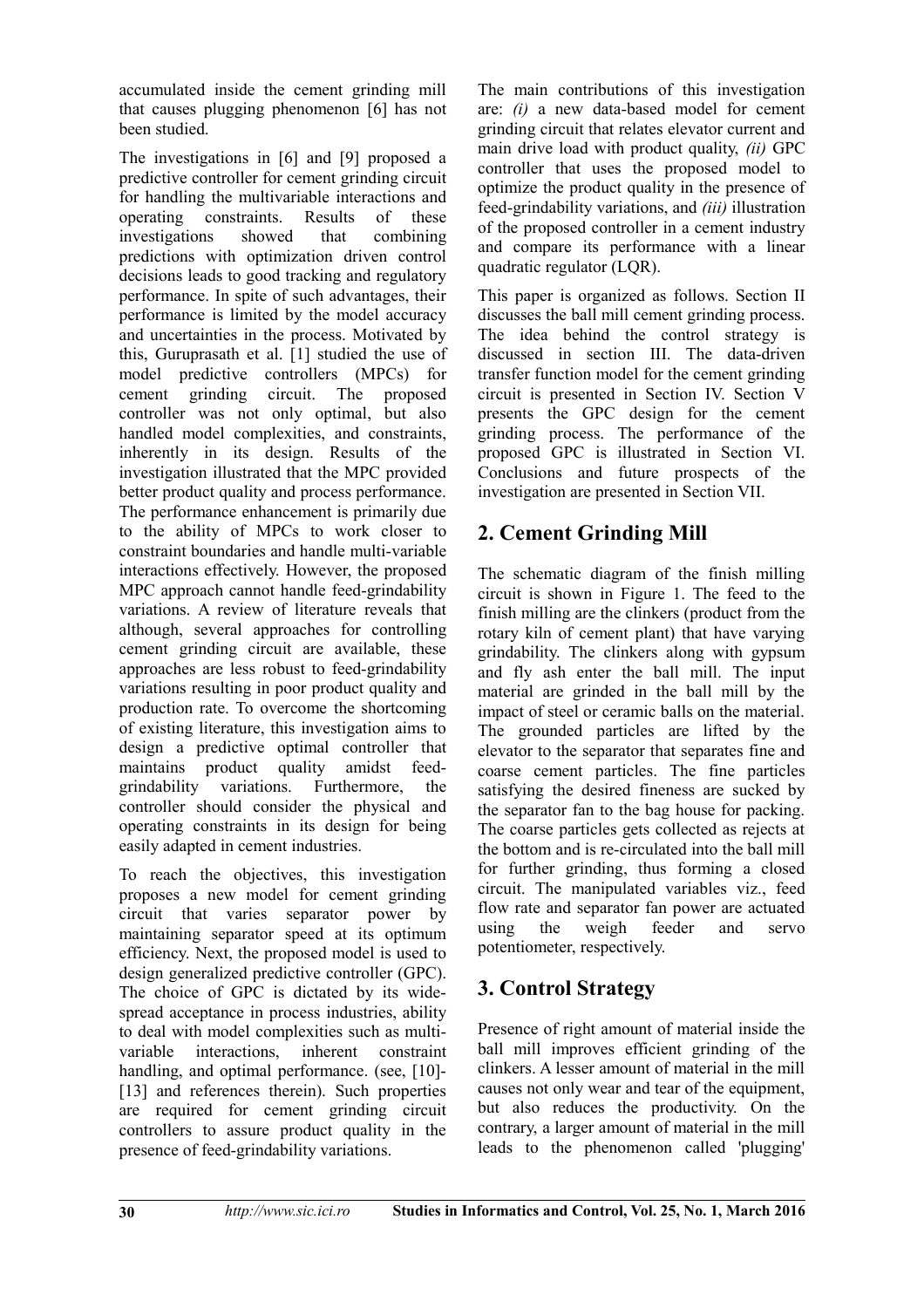

Figure 1. Schematic diagram of finish milling circuit

which causes the stoppage of the mill. The amount of material in the grinding circuit contributes to the grinding efficiency which inturn decides the fineness or the product quality. Consequently, to achieve better productivity with desired product quality and to operate the mill without interruption, a right amount of material inside the mill as well as in the circuit is necessary. As direct measurement of material inside the mill is not possible, cement industries employ indirect measurements.

The investigation in [1] exploited the correlation between elevator load and fineness to design a controller for cement grinding mill. The elevator load was varied by changing the feed-flow rate and separator speed. However, it is observed from our implementation that this approach fails to provide the desired product quality and productivity in the presence of feed-grindability variations due to saturation of the separator speed. To overcome this shortcoming with the control approach, this investigation uses the correlation between power consumed by the main motor and elevator with the material inside the ball mill to design a controller for maintaining fineness. To this extent, the investigation maintains the elevator current and main drive load at a set-point for achieving better product quality and productivity. To overcome the fluctuations in feed-grindability variations, a predictive controller approach is used to keep the separator speed at a set-point to guarantee fineness.

In order to design the predictive controller, the elevator current (in Amperes) and main drive load (in kW) which provide direct measure of the product quality are used as the control variables. The feed-flow rate (Tones per Hour) and power consumed by the separator fan (kW) are used as the manipulating variables to control the elevator current and main drive

load. Currently, there are no models that relate the outputs (elevator current and main drive load) with the inputs (feed-flow rate and separator power). Obtaining a first principle model relating the variables of interest is cumbersome and costly for cement industries to develop. Therefore, this investigation uses a model driven approach. The real-time data collected from a cement grinding circuit near Chennai, India is used for building identifying the system model.

# **4. Process Modelling**

This section describes the modelling procedure for cement grinding circuit. The cement grinding mill model that relates model of interest is multi-variable in nature. The elevator current is directly correlated with the amount of material inside the cement grinding mill or the material circulated. As shown earlier, the amount of material circulated in the cement grinding circuit is an indirect measure of the product quality. Whereas, the main drive load that provides an indirect measure of the amount of material inside the mill decides the productivity. Therefore, the outputs main drive load and elevator current denote the productivity and product quality directly. The inputs are feed-flow rate and separator power as explained in the previous section.

Usually, the cement grinding circuit model is nonlinear [1]. To design predictive controllers, the non-linear model is linearized around an operating point and then a controller is designed around that working region. This investigation uses the working region of the feed-flow rate (120-160 TPH) obtained from experiments as the optimum working range. This investigation uses the data obtained in this region to build a linear plant model. To obtain a linear model for the operating region of interest, data collected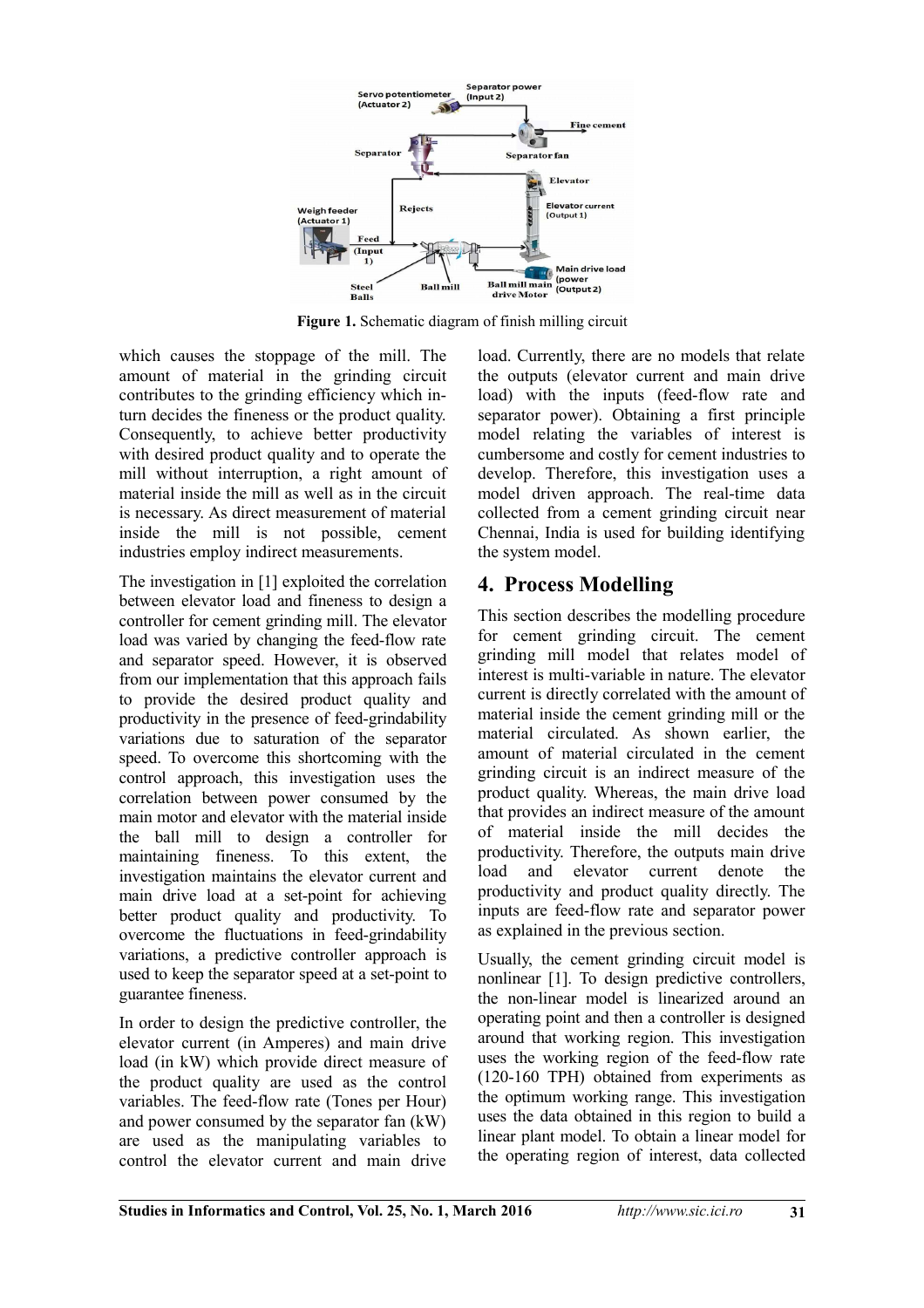from a cement grinding circuit near Chennai using FLSmidth Pvt. Ltd., SCADA system is used as shown in Figure 2. The data are collected with a sample interval of 1 minute. The data thus collected by the SCADA system contains outliers and bad data that are eliminated using  $\chi$ 2 test [14]. Once the process data is removed of outliers, the next step is to obtain the model of cement grinding mill, data from the ball mill is first normalized and divided into training and testing data-sets. The normalized data is then used to obtain the transfer function model using system identification techniques based on least squares.

The transfer function thus obtained from the system identification toolbox is given in equation (1).

$$
\begin{bmatrix} y_1(s) \\ y_2(s) \end{bmatrix} = \begin{bmatrix} \frac{0.5234 e^{-10s}}{133 s + 1} & \frac{-0.86 e^{-15s}}{34.56 s + 1} \\ \frac{-1.85 e^{-8s}}{136 s + 1} & \frac{1.96 e^{-15s}}{4.95 s + 1} \end{bmatrix} u_1(s) \begin{bmatrix} u_1(s) \\ u_2(s) \end{bmatrix}
$$
 (1)

The obtained model is validated against the actual data as shown in Figure 3. Our results show that the transfer function model provides a reasonable accuracy  $(+5%)$  in describing the input-output behavior of the cement grinding mill. The model thus obtained is more suitable for predictive controller design. This is mainly because, the GPC generally requires only a reasonable knowledge of process dynamics and is forgoing to modelling errors within a certain error range. The accuracy band obtained from our modelling approach is well within this bound and therefore, the model is used for designing the GPC. The discrete time counterpart of the continuous time model is given by sampling and discretizing the system leads to:

$$
\begin{bmatrix} y_1(z^{-1}) \\ y_2(z^{-1}) \end{bmatrix} = \begin{bmatrix} y_1(z^{-1}) \\ y_2(z^{-1}) \end{bmatrix} = \begin{bmatrix} 0.0003921 & z^{-10} & \frac{-0.02447}{1 - 0.9715 z^{-1}} z^{-15} \\ \frac{-0.01356}{1 - 0.9927 z^{-1}} z^{-8} & \frac{0.359}{1 - 0.8171 z^{-1}} z^{-15} \end{bmatrix} u_1(z^{-1}) \begin{bmatrix} 2 \end{bmatrix}
$$

The discrete-time model is used to obtain the controlled autoregressive and integrating moving average model (CARIMA) model due to its suitability to design GPC and the presence of integrator term in the model [15]. The structure of the CARIMA model is given by:



**Figure 2**. SCADA system to acquire the real time data from the plant



**Figure 3.** Model validation with observed data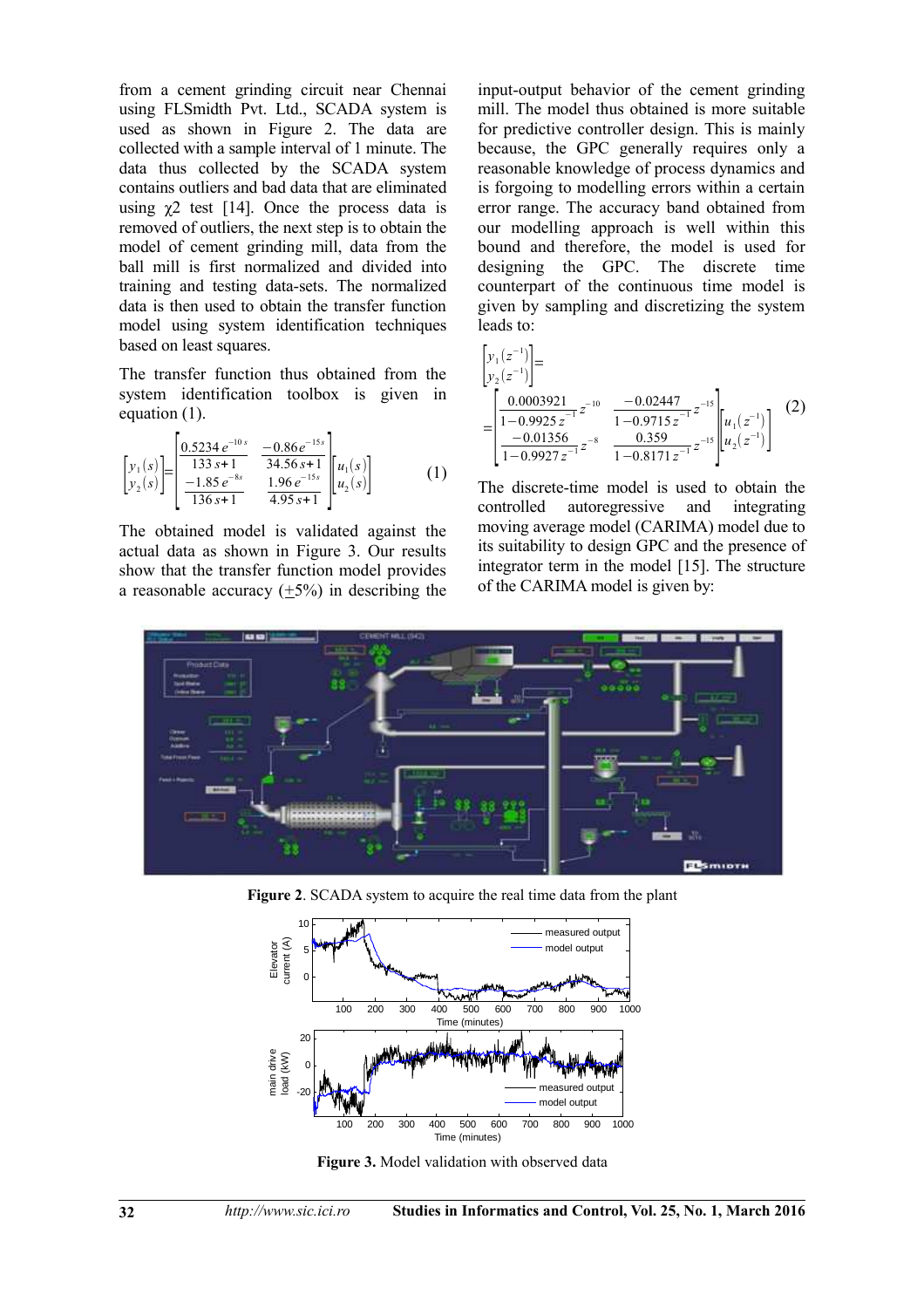$$
a(z)y_k - b(z)u_k + t(z)\frac{\zeta_k}{\Delta} \tag{3}
$$

where  $y_k$  is the output,  $u_k$  is the input,  $T(z)$ is the filter transfer function multiplied by to produce the disturbance term in the model,  $\zeta_k$  is the zero mean uncorrelated variable and the  $\Delta = 1 - z^{-1}$  is representing the differencing operator and  $a(z)$ ,  $b(z)$  denote the numerator and denominator polynomials with coefficients  $a_1, a_2, \ldots, a_n$  and  $b_1, b_2, \ldots, b_m$  respectively. The subscript *n* and *m* are the length of denominator and numerator polynomial. The CARIMA model of the cement grinding circuit in (3) is modified as follows

$$
A(z)y_z = b(z)\Delta u_k \tag{4}
$$

where  $A(z)=a(z)\Delta$ .

The cement finish milling circuit is a multivariable system, hence matrix fraction description (MFD) is the popular representation of CARIMA as suggested in [16]. The *n*×*m* rational matrix representing the multivariable CARIMA model is given by

$$
G(z) = A(z) y_k + B(z) u_k \tag{5}
$$

### **5. GPC Design for Cement Grinding Circuit**

The schematic of the proposed GPC for cement grinding process is shown in Figure 4 and nomenclature used in the section is given in Table 1. The GPC uses the model of the process, an optimization routine, estimate of the disturbances and knowledge of the constraints to generate the optimal control input that optimizes a given objective function. The objective function models the expected performance form the plant. The process model

**Table 1.** List of symbols used in the cement grinding process

| Symbols            | Description                                                 |
|--------------------|-------------------------------------------------------------|
| $I_{E\text{ref}}$  | Elevator current $-$ set point                              |
| $P_{m,ref}$        | Main drive $load - set point$                               |
| $I_E$              | Elevator current-Actual                                     |
| $\boldsymbol{P}_m$ | Main drive load – Actual                                    |
| $N_p$              | <b>Prediction Horizon</b>                                   |
| $N_c$              | Control Horizon                                             |
| e                  | Error between set point and actual                          |
| $\boldsymbol{u}$   | Manipulating inputs<br>(Feed flow rate and Separator power) |

and disturbance estimate are used to predict future state of the process. Then an optimization routine is used to optimize a given objective function for the next N steps (called prediction horizon). In the cement grinding circuit, the feed-grindability variations enter as disturbances and are predicted as variations in elevator current. Corrective actions are then taken by the GPC to optimize the product quality in the presence of feed-grindability variations. In the rest of this section, we describe the formulation of the GPC.

The CARIMA model proposed in (5) can be used to generate one-step ahead prediction

$$
Y_{k+1} + A_1 Y_k + \ldots + A_n Y_{k-n+1} =
$$
  
=  $B_1 \Delta U_k + B_2 \Delta U_{k-1} + \ldots + B_m \Delta U_{k-m+1}$  (6)

where  $Y_k$  is the output containing two variables, the elevator current  $y_{1k}$  and the main drive load  $y_{2k}$ . The incremental control input  $\Delta U_k$  thus has two variables, feed flow rate  $u_{1k}$ , and the separator power,  $u_{2k}$ .



**Figure 4**. Schematic diagram of GPC implemented for the cement grinding process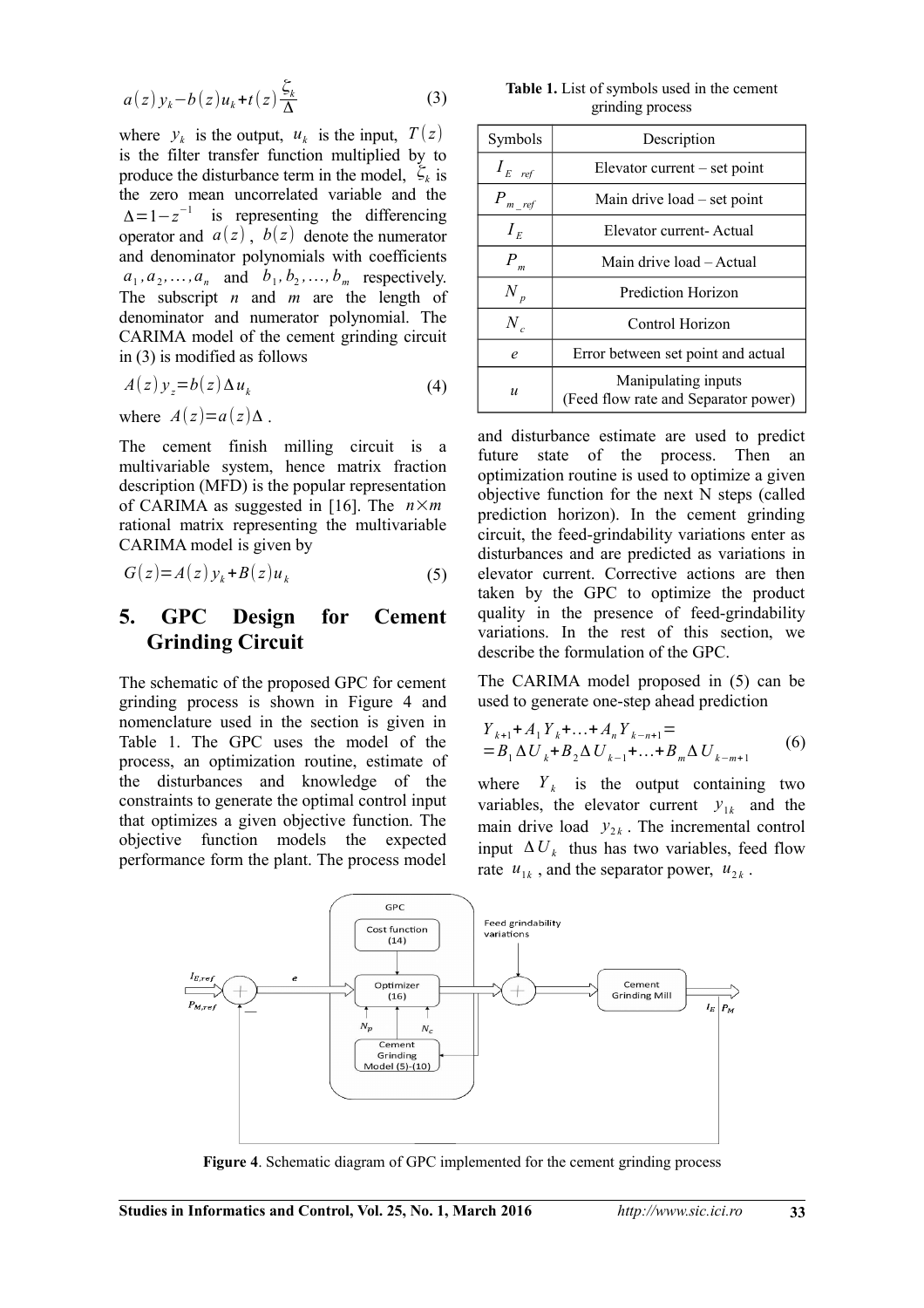Equation (6) can be used to provide multi-step ahead prediction by extending the one-step aheadprediction to N steps, by constructing the prediction matrices:

$$
C_{A}\begin{bmatrix} Y_{k+1} \\ Y_{k+2} \\ \vdots \\ Y_{k+N} \end{bmatrix} + H_{A}\begin{bmatrix} Y_{k} \\ Y_{k-2} \\ \vdots \\ Y_{k-N+1} \end{bmatrix} = C_{b}\begin{bmatrix} \Delta U_{k} \\ \Delta U_{k+1} \\ \vdots \\ \Delta U_{k+N} \end{bmatrix} + H_{b}\begin{bmatrix} \Delta U_{k-1} \\ \Delta U_{k-2} \\ \vdots \\ \Delta U_{k-N+1} \end{bmatrix}
$$
\n(7)

where  $C_A$ ,  $H_A$  and  $C_b$ ,  $H_b$  are matrices whose elements are the coefficients of the input and output polynomials that are representing the model parameters. The output prediction equation is obtained from (8) as

$$
Y_{k+1} + H \Delta U_{\rightarrow k} + P \Delta_{\epsilon_{k-1}} - QY \epsilon_k \tag{8}
$$

where  $H, P, Q$  are the prediction matrices whose values are given as

$$
H = C_A^{-1} C_b; \quad P = C_A^{-1} H_b; \quad Q = C_A^{-1} H_A
$$

The right and left arrow notations in equation (8) represent the future and past variables, respectively.

The control input that optimizes the product quality in the presence of feed-grindability variations, the solution of the optimization problem:

$$
\min J = \sum_{k \in N_c} e_k + \lambda \Delta U_k \tag{9}
$$

Sub to:

$$
e_K = r_{k+1-N_c} - Y_{k+1-N_c}
$$
 (10a)

$$
\Delta U_k = U_{k+1} - U_k \tag{10b}
$$

$$
U_{k \min} \le U_k \le U_{k \max}; \quad \forall k \in N_c \tag{11a}
$$

$$
Y_{k \min} \leq Y_k \leq Y_{k \max}; \quad \forall k \in N_p \tag{11b}
$$

$$
\Delta U_{k \min} \leq \Delta U_k \leq \Delta U_{k \max}; \quad \forall k \in N_c \quad (11c)
$$

where  $\lambda$  is the tuning factor,  $e_K$  is the difference between the reference trajectory and output,  $N_p$  the prediction horizon,  $N_c$  control horizon, respectively. The manipulating inputs denoted by  $U_k$  are the feed flow rate  $(F)$  and separator power  $(P<sub>S</sub>)$ . The process outputs elevator current *IE* and main drive load *P<sup>m</sup>* denote the process outputs *Y <sup>k</sup>* .

The physical constraints  $Y_{k_{\text{min}}}$ ,  $Y_{k_{\text{max}}}$ ,  $U_{k_{\text{min}}}$ ,  $U_{k_{\text{max}}}$  denote the maximum and minimum bounds on the output and control input, respectively. The slew rate constraints on the input are given by  $\Delta U_{k \min}$ ,  $\Delta U_{k \max}$ . Solution of the optimal control problem in (10)- (11) computes the control input that optimizes the objective function in (10) while satisfying the constraints in (11), for the next N time-steps. The solution of the optimal control problem provides the control moves for the next N steps. The control moves are calculated as:

$$
\Delta U_k = (H^T H + \lambda I)^{-1}
$$
  
\n
$$
H^T \big[ r_{\rightarrow k+1} - P \Delta U_{\leftarrow k-1} - Q Y_{\leftarrow k} \big]
$$
\n(12)

The first among the control moves is implemented and the rest of the N-1 are discarded. The procedure is repeated during the next time period using the measurement. As decisions are made based on disturbance estimates and using an optimization routine, the cement grinding process is more robust to feedgrindability variations.

#### **6. Results and Discussion**

This section illustrates the performance of the proposed GPC for the cement grinding circuit in the presence of feed-grindability variations. The GPC performance is compared with the LQ controller to show the advantages of adapting it in cement industries. Two cases are studied to illustrate the benefits of GPC- low and high grindability feed variations. The performance of the GPC for variations in tuning parameter is also studied. Table 2 shows the test parameters of the GPC and the tuning parameter values that are used to avoid long settling times. The prediction and control horizons are selected based on the settling and delay time of the process (140 and 15 minutes, respectively) to predict the transient dynamics of the process.

#### **6.1 Performance of GPC with low grindability feed**

The performance of the designed GPC was tested in the cement grinding circuit by introducing grindability variations that is the hard clinker in the feed. The introduction of feed-grindability variations leads to variations in the process variables; thereby, affecting the steady state performance of the process.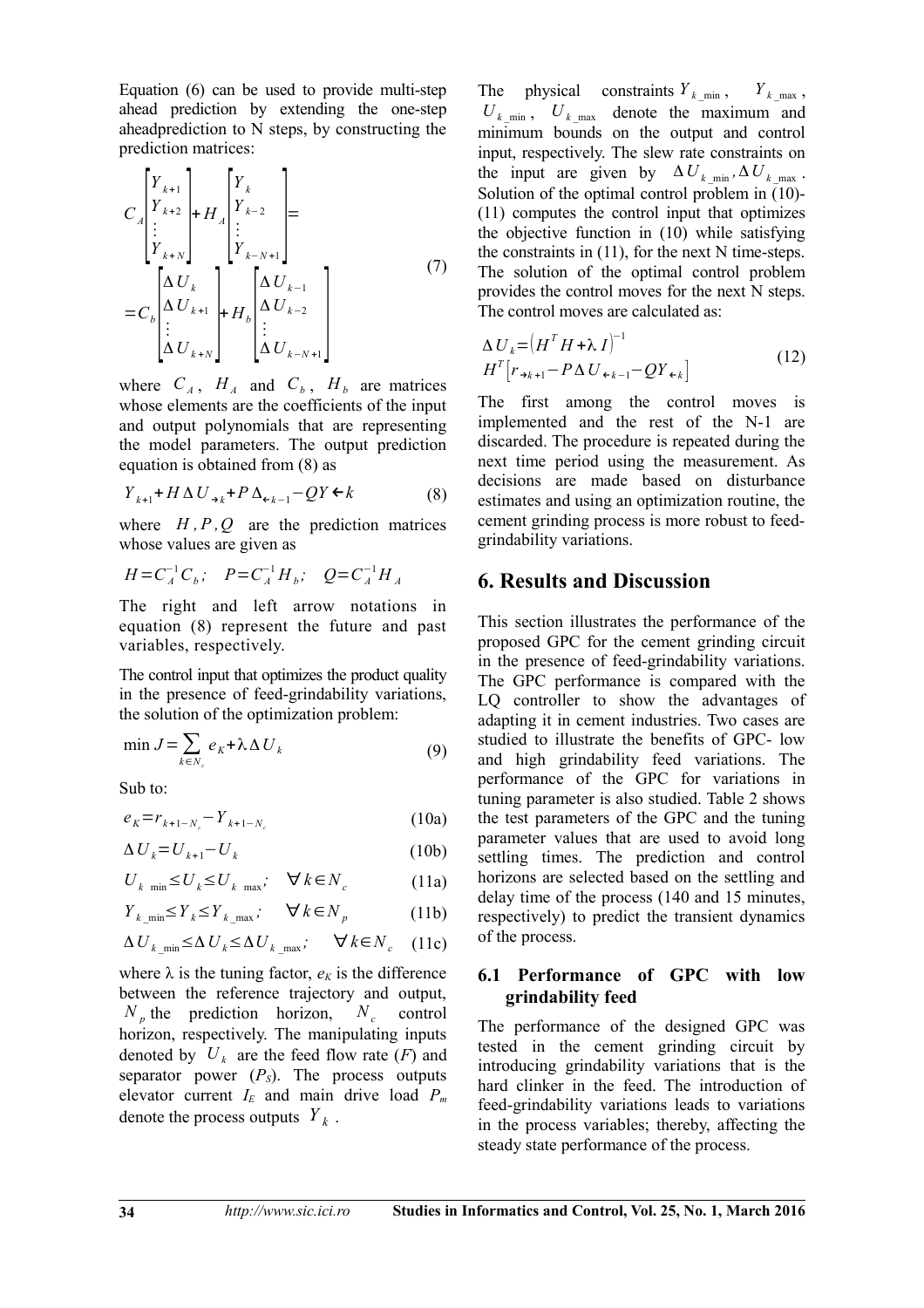| <b>Table 2.</b> Test parameters of GPC for<br>cement grinding process. |                                 |                    |        |  |  |  |  |  |
|------------------------------------------------------------------------|---------------------------------|--------------------|--------|--|--|--|--|--|
| No.                                                                    | <b>Parameter</b>                | <b>Description</b> | Value  |  |  |  |  |  |
|                                                                        | Prediction<br>horizon           |                    | 150    |  |  |  |  |  |
| 2                                                                      | Control<br>horizon              |                    | 20     |  |  |  |  |  |
|                                                                        | Tuning<br>parameter $(\lambda)$ |                    | $07-1$ |  |  |  |  |  |

| $\overline{4}$ | Constraints   | Feed flow rate           | 179.98 TPH |
|----------------|---------------|--------------------------|------------|
|                | (Upper limit) | Separator power 345.99kW |            |
|                | Constraints   | Feed flow rate           | 170.01 TPH |
| 5              | (Lower limit) | Separator power 304.15kW |            |

Figure 5a and 5b shows the performance of the GPC with low grindability feed (hard clinkers) that is introduced at the 200 time secs. The process variables elevator current and main drive load increases from the steady state values of 26A and 1993 kW, respectively. This may lead to the 'plugging' as explained earlier and can bring down the cement mill to grinding halt.

However, with the proposed GPC controller, the controlled variables are regulated to their steady-state values, this avoids excessive material in the mill and preventing plugging. The response of the controller for variations in tuning parameter  $\lambda$  is analyzed and is shown in Figure 5a and 5b. It is evident from the Figure 5a that increasing the tuning factor from 0.7 to 1, the response of the process is speeded up. Consequently, there are drastic variations in the control input applied to the actuators to bring the process variables to steady state as shown in Figure 5b. Such fast changes are undesirable, and hence a tuning factor of 0.7 is selected. Figure 5 also shows that the separator power is reduced by using the proposed GPC. This result illustrates that the proposed GPC can handle low feed-grindability variations with additional benefits of achieving good product quality with low power consumption.

#### **6.2 Performance of GPC with high grindability feed**

The performance of the GPC controller for the higher grindability variations in the feed (soft clinkers) is also tested and analyzed. Figure 6a and 6b show the variations of the output and input variables for high grindability feed is introduced at the 200-th sampling instant.



**Figure 5a.** Variations in process variables with different tuning factor under low grindability feed



**Figure 5b.**Variations in manipulated variables with different tuning factor under low grindability feed



**Figure 6a.** Variations in process variables with different tuning factor under high grindability feed



**Figure 6b.** Variations in manipulating variables with different tuning factor under high grindability feed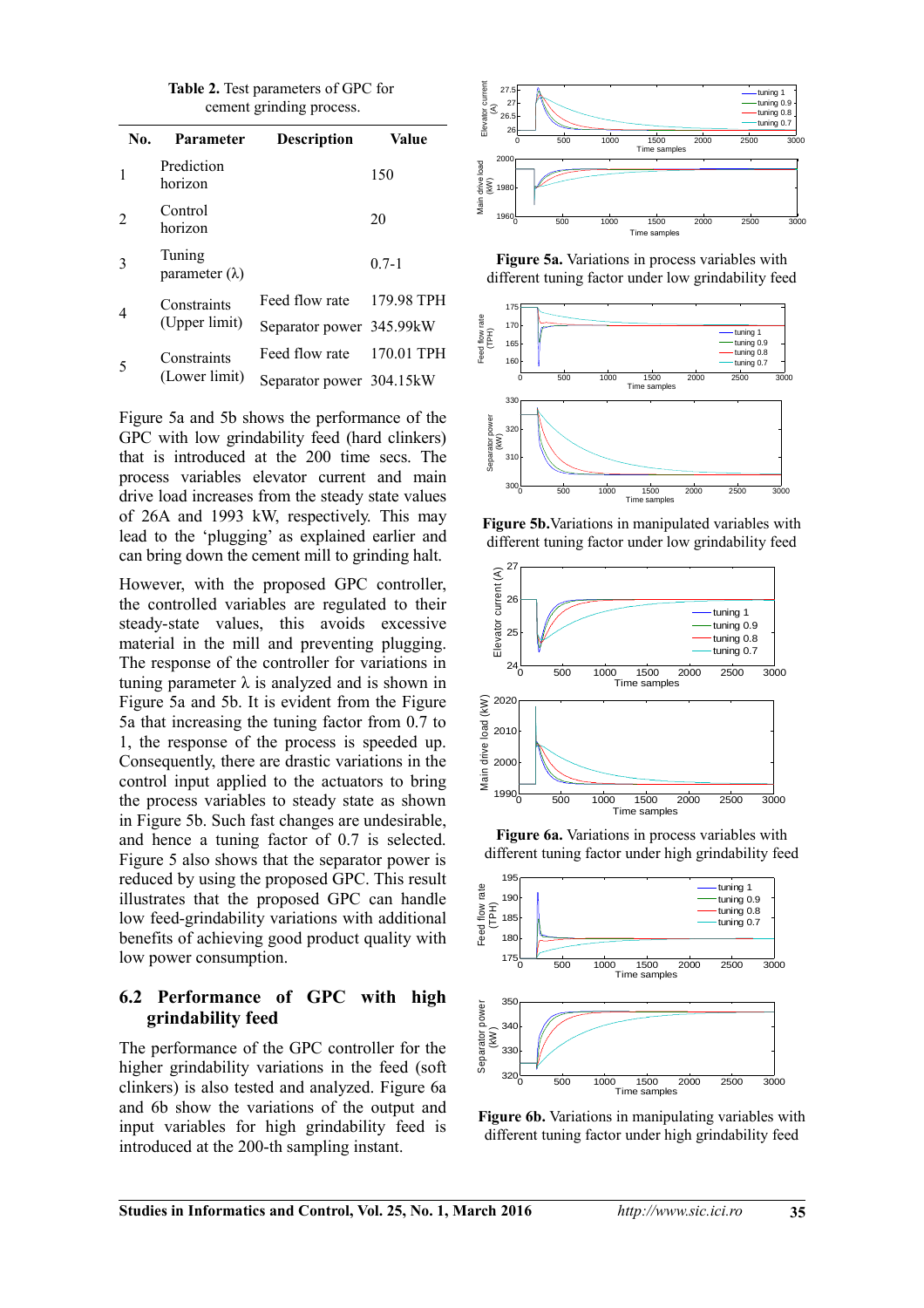This causes the elevator current to decrease as the rejects from the separator are reduced. Lowering the elevator current and main drive load causes wear and tear of the ball mill process. However, the GPC varies the manipulating variables to maintain the elevator current and main drive power to their steadystate values of (26A and 1993 kW). Performance changes with tuning factor  $\lambda$  is also studied. The controller performance varies with tuning factor as with low grindability feed. Using experiments, a tuning factor of 0.7 is selected as the performance improves both for low feed-grindability and high feedgrindability. Figures 6a and 6b show the responses of process variables and controlled variables for high feed-grindability, respectively. Since the feed flow rate is increased during high feed-grindability conditions to maintain the elevator current as shown in Figure 6b, the product quality is maintained.

Table 3 shows the performance of the GPC for variations in the feed-grindability for different tuning factor. Performance metrics, integral square error (ISE), integral absolute error (IAE) and integral time absolute error (ITAE) are also shown. It can be observed that the performance metrics increases as the tuning parameter decreases. Further, the settling time also increases with the change in tuning parameter.

The manipulating bounds are also increased as the  $λ$  value is increased. The rate of change of manipulations are also analyzed by finding their standard deviations which increases as the tuning factor increases.

From Table 4, it is evident that the limiting values of manipulating inputs, namely: feed flow rate and separator power, and their

**Table 3.** Performance metrics of GPC for different tuning parameter λ for GPC implemented to cement grinding circuit.

| λ   | <b>Standard</b><br>deviations |                   |    | Input<br>bounds | $v_1$ (Elevator current) |                                   |                                    |             | $y_2$ (Main drive load)           |                                 |                         |         |
|-----|-------------------------------|-------------------|----|-----------------|--------------------------|-----------------------------------|------------------------------------|-------------|-----------------------------------|---------------------------------|-------------------------|---------|
|     | $du_1$<br>dt                  | $\frac{du_2}{dt}$ | F  | $P_{S}$         | IAE                      | <b>ISE</b><br>$X$ 10 <sup>5</sup> | <b>ITAE</b><br>$X$ 10 <sup>4</sup> | $t_{\rm s}$ | <b>IAE</b><br>$X$ 10 <sup>3</sup> | <b>ISE</b><br>X 10 <sup>6</sup> | <b>ITAE</b><br>$X~10^5$ | $t_{s}$ |
|     | 0.136                         | 0.089             | 17 | 23              | 188                      | 0.35                              | 5.668                              | 349         | 1.59                              | 2.55                            | 4.72                    | 337     |
| 0.9 | 0.061                         | 0.062             | 10 | 23              | 221                      | 0.48                              | 7.151                              | 421         | 1.96                              | 3.84                            | 6.22                    | 411     |
| 0.8 | 0.019                         | 0.039             | 5  | 22              | 333                      | 1.11                              | 13.44                              | 687         | 3.15                              | 9.94                            | 12.47                   | 691     |
| 0.7 | 0.005                         | 0.022             | 5  | 22              | 813                      | 6.62                              | 62.36                              | 1911        | 8.21                              | 67.43                           | 62.24                   | 1942    |

 $\frac{du_1}{dt}$ ,  $\frac{du_2}{dt}$  Rate of change of inputs, F – Feed flow rate (TPH),

PS – Separator power (kW) ts` - a Response time (Time samples)

**Table 4.** Limiting values of manipulating inputs for different λ values.

| λ   | Low grindability feed |              |                       |                       |                     |                     | High grindability feed |              |                       |                       |                     |                     |
|-----|-----------------------|--------------|-----------------------|-----------------------|---------------------|---------------------|------------------------|--------------|-----------------------|-----------------------|---------------------|---------------------|
|     | min<br>$u_1$          | max<br>$u_1$ | min<br>U <sub>2</sub> | max<br>u <sub>2</sub> | $du_1$<br>dt<br>max | $du_2$<br>dt<br>max | min<br>$u_1$           | max<br>$u_1$ | min<br>U <sub>2</sub> | max<br>u <sub>2</sub> | $du_1$<br>dt<br>max | $du_2$<br>dt<br>max |
| 1   | 158                   | 175          | 304                   | 327                   | 0.572               | 2.502               | 175                    | 192          | 322                   | 345                   | 2.69                | 1.53                |
| 0.9 | 165                   | 175          | 304                   | 327                   | 0.152               | 1.760               | 175                    | 185          | 322                   | 345                   | 1.00                | 0.75                |
| 0.8 | 170                   | 175          | 304                   | 326                   | 0.006               | 1.039               | 175                    | 180          | 323                   | 345                   | 0.26                | 0.29                |
| 0.7 | 170                   | 175          | 304                   | 326                   | $\theta$            | 0.545               | 175                    | 180          | 323                   | 345                   | 0.06                | 0.09                |

min  $u_1$ , max  $u_1$  – Minimum and maximum values of feed flow rate.

min  $u_2$ , max  $u_2$  – Minimum and maximum values of separator power.

 $\frac{du_1}{dt}$  Max,  $\frac{du_2}{dt}$  max – Maximum rate of change of feed flow rate and separator power respectively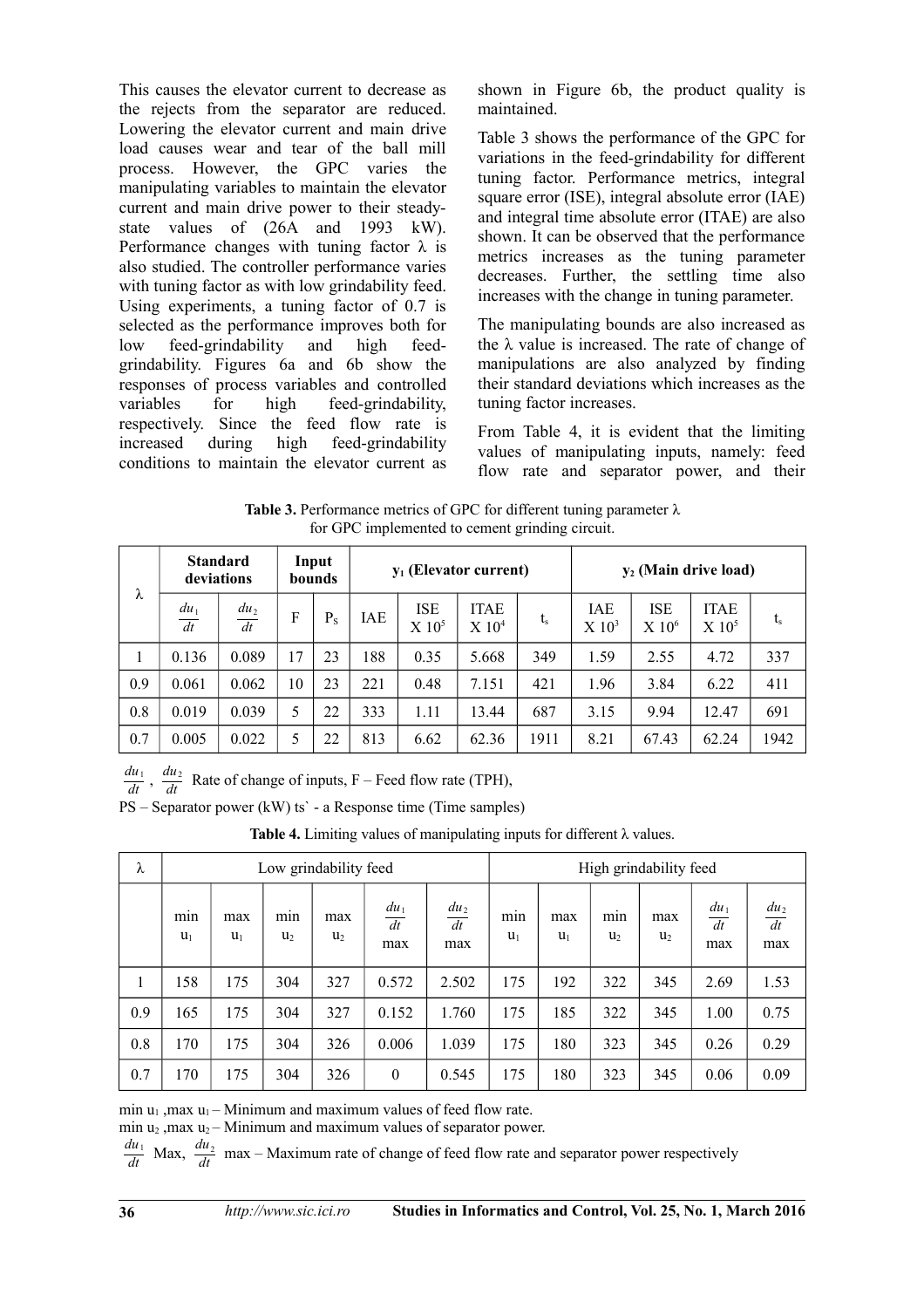| Sl.No | Controller |          | Y1 (Elevator current)      |                         | Y2 (Main drive load)              |                                 |                                  |  |
|-------|------------|----------|----------------------------|-------------------------|-----------------------------------|---------------------------------|----------------------------------|--|
|       |            | IAE      | ISE<br>$X$ 10 <sup>5</sup> | <b>ITAE</b><br>$X 10^5$ | <b>IAE</b><br>$X$ 10 <sup>3</sup> | <b>ISE</b><br>X 10 <sup>6</sup> | <b>ITAE</b><br>X 10 <sup>6</sup> |  |
|       | <b>GPC</b> | 333.3155 | 1.1110                     | 1.3446                  | 3.1533                            | 9.9433                          | 1.2479                           |  |
| 2     | LQR        | 559.7787 | 3.1335                     | 1.8383                  | 4.1570                            | 17.281                          | 1.3796                           |  |

**Table 5.** Error metrics for GPC and LQ controllers implemented for cement grinding circuit.

maximum rate of change are decreasing with  $\lambda$ , which means that lower the  $\lambda$  value lesser the manipulations and vice versa.

#### **6.3 Comparison of GPC with LQR controller**

The trade-off between the speed of response, manipulating bounds and their rate of change, forces to select the tuning value of 0.8 taking into account the plant nominal values. The resulting GPC controller is compared with the LQ controller. The results are shown in Figure 7. It is evident from the responses obtained with the two controllers, that the GPC shows better performance compared with LQ for both elevator current and main drive load in terms of lesser over shoot and speed of response. Furthermore, the performance metrics such as IAE, ISE and ITAE are better with GPC controller than LQ controllers as shown in Table 5.



**Figure: 7.** Comparison of GPC and LQR controller implemented for the finish milling circuit in which the grindability variations are introduced at  $200<sup>th</sup>$ minute.

# **7. Conclusions**

This paper presented a new model and a GPC controller for cement grinding mill that maintains product quality and productivity in the presence of feed grindability variations. First a model is proposed that maps the inputs (feedflow rate and separator power) with the outputs (main drive load and elevator current). The proposed model directly relates the product and productivity with the inputs exploiting the correlation among the variables. To obtain the model, data collected from experiments on a cement grinding circuit in an Industry is used. The obtained model is used to design the GPC to control the cement grinding circuit. The designed controller directly mapped feed-flow rate and elevator current with product quality and productivity. The proposed controller was illustrated in a cement grinding mill for both high and low grindability variations. Further, the performance of the proposed GPC was compared with the LQR. Our results showed that the proposed GPC works equally well for both high and low grindability variations. Furthermore, our results demonstrated that the proposed GPC is better than the LQR controller proposed in literature. The proposed GPC enhances the product quality and productivity in a cement grinding mill. Implementing robust GPC and analysing its performance in industries is the future work of this investigation.

# **REFERENCES**

- 1. PRASATH, G., B. RECKE, M. CHIDAMBARAM, J. B. JØRGENSEN, **Soft Constrained Based MPC for Robust Control of a Cement Grinding Circuit,** Preprints of the 10-th IFAC International Symposium on Dynamics and Control of Process Systems, The International Federation of Automatic Control, Mumbai, India, Dec. 18-20, 2013.
- 2. POMERLEAU, A., D. HODOUIN, A. DESBIENS, E. GAGNON, **A Survey of Grinding Circuit Control Methods: From Decentralized PID Controllers to Multivariable Predictive Controllers**, Powder Technology, Elsevier, vol. 108, no. 2-3, 2000, pp. 103-115.